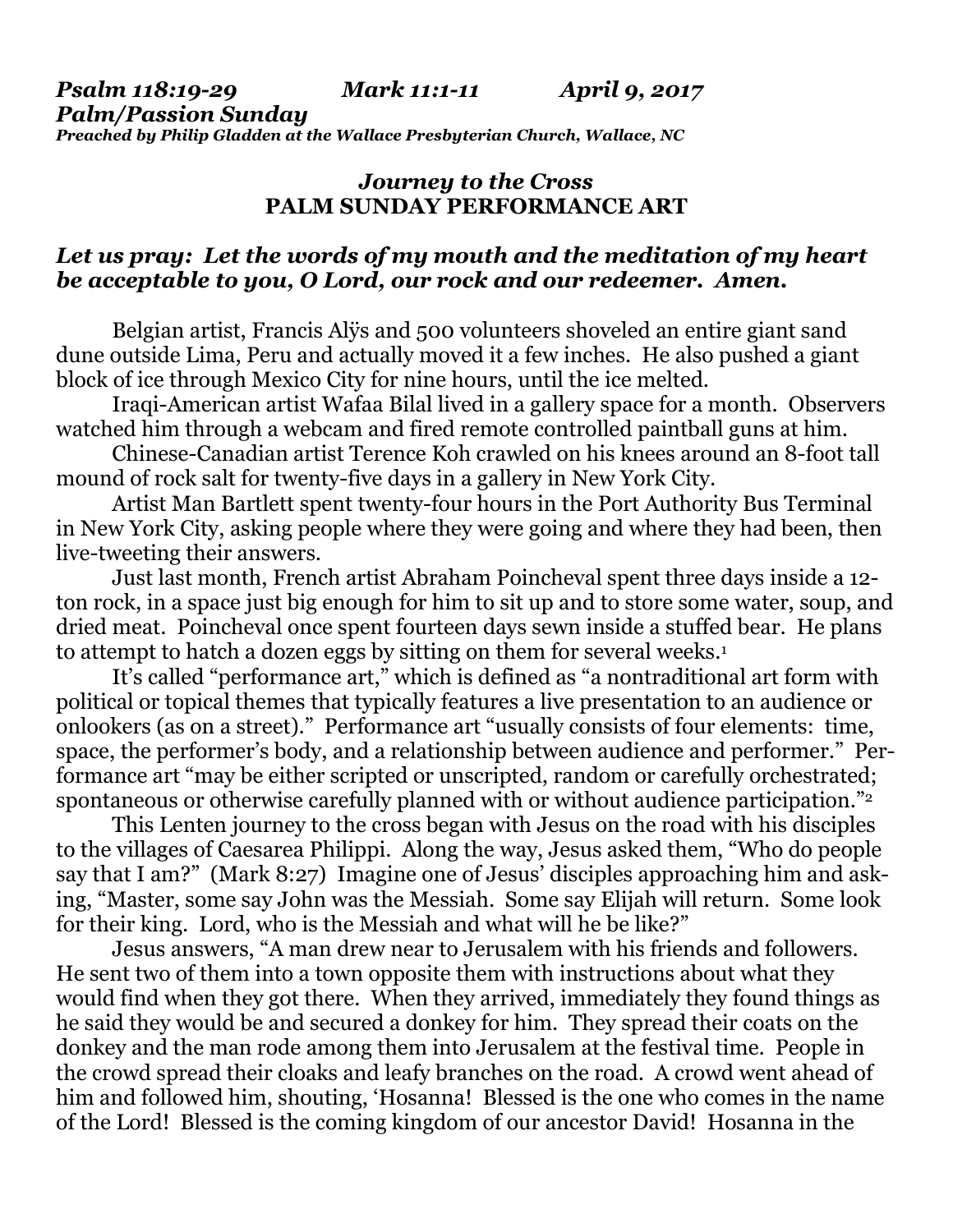highest heaven!' There were some who understood the meaning of the man on the donkey." Then Jesus says, "Who do you say the Messiah is? If you have ears to hear and eyes to see, then understand."

Jesus didn't have to tell a parable about the Messiah to satisfy his follower's curiosity. Finally arriving in Jerusalem at the beginning of the great festival of the Passover, Jesus began his final week by acting out the parable of Palm Sunday. Jesus' performance art confronts us as sharply as any of Jesus' other parables. As we celebrate Palm Sunday 2017, how do we understand this performance art, this Palm Sunday parable? Is today simply a warm-up for our glorious celebration next Sunday morning? Do we think Palm Sunday is *only* the triumphal entry of a victorious King? Are we going to jump directly from today's Hosannas and palms to the Hallelujahs and lilies of Easter? On this Palm Sunday, is there any sense of the bitter-sweetness of Jesus' longawaited arrival in Jerusalem? Is there any sense of the humiliation, pain, rejection, and death Jesus will suffer before Easter morning dawns?

When Jesus appeared on the Mount of Olives and began riding down one mountain and up another to the temple, some of his followers must have been stirred deep in their souls. Everything seemed to be falling into place for the coming of the Messiah. According to tradition, the Messiah of deliverance was to appear at Olivet. It was an opportune moment for the Messiah to show up. The Roman occupation was heavy. The Jewish pilgrims were streaming into Jerusalem to observe the Passover festival, when they celebrated how God set them free from an oppressive super-power and delivered them into the Promised Land.

Since the term "performance art" didn't come into use until the early 1960's, it's really anachronistic to call what Jesus did when he rode into Jerusalem on a donkey 2000 years ago "performance art." On the other hand, it's a good description of the message he was sending that day. Think about the four elements of performance art: time, space, the performer's body, and the relationship between the audience and the performer.

Time: Sunday, the first day of the week leading up to the greatest festival for the Jewish people, when they remembered, celebrated, and hoped for liberation.

Space: the Mount of Olives, where the Messiah was supposed to appear; Jerusalem, the holy capital city; and the temple, the center of Jewish religious and political life.

The performer's body: riding on a donkey, soon to be delivered to the religious and political authorities to be abused and killed.

The relationship between the audience and the performer: the crowd in Matthew's gospel calls him "Son of David," in Luke "the king who comes in the name of the Lord," in John "the King of Israel." In Mark's story, Jesus is hailed as "the one who comes in the name of the Lord."

Much of the time, performance art is a political statement. In an interview about the connection between performance art and the act of protesting, a student artist described the "political element . . . atomic to performance art and this is because it is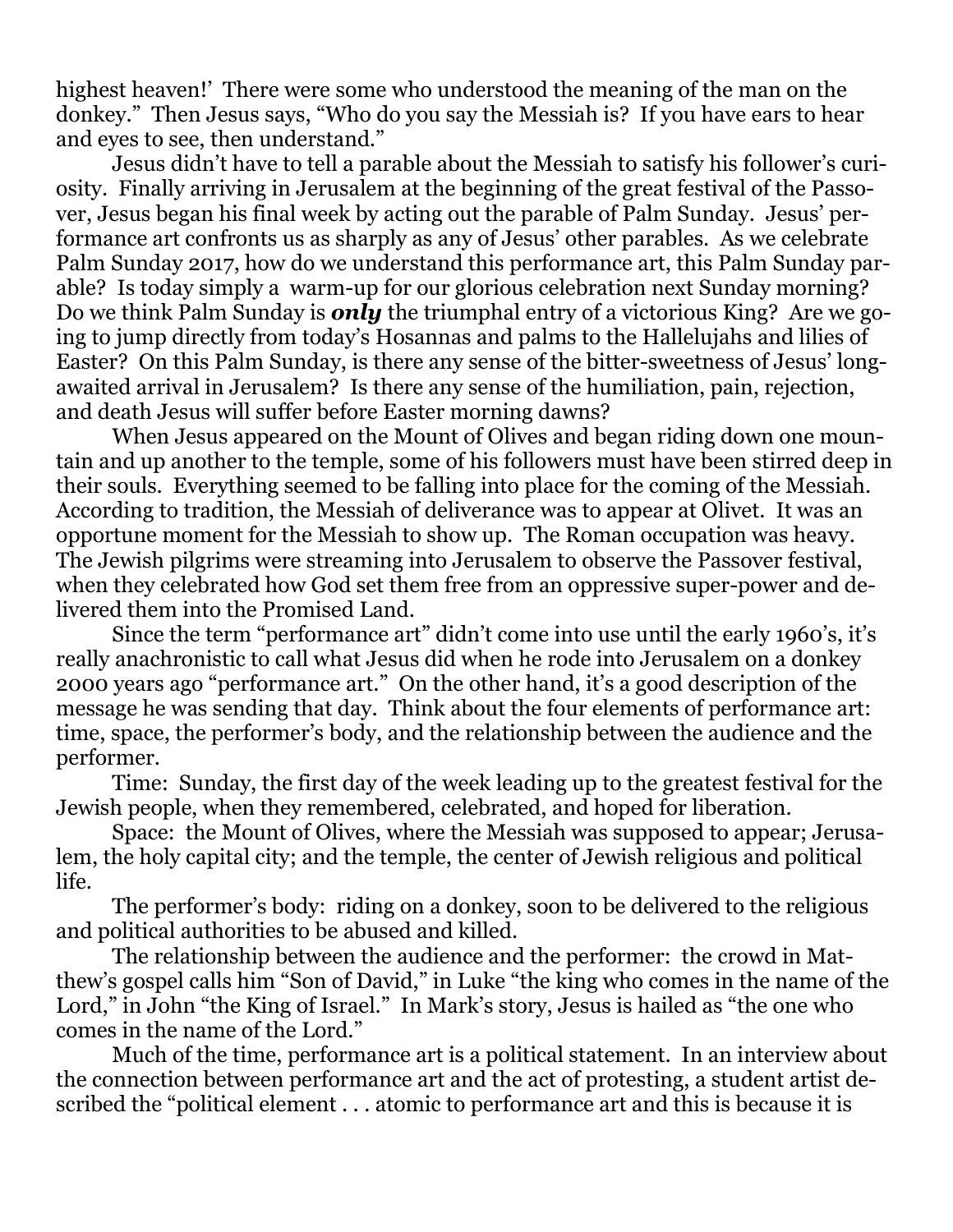confrontational. . . Framing the protesting with the mask of art provides the artist particularly in an oppressed nation — the freedom to express himself or herself."<sup>3</sup>

Many interpreters think Jesus' Palm Sunday donkey ride was a planned political demonstration. Jesus is in control. He tells two of his disciples to go into the village and find a colt. He tells them what to say if anyone questions what they are doing. We might chalk this up to Jesus' divinity and omniscience, but it's even more telling if Jesus made prior arrangements so he could engage in some performance art and send a message. Three times along the way to Jerusalem, Jesus told his disciples point-blank what was waiting for him in Jerusalem and what kind of Messiah he really was. It's as if Jesus decided it was finally time to quit talking about what kind of Messiah he really was and show them.

In their book called *The Last Week*, Marcus Borg and John Dominic Crossan describe two processions entering Jerusalem on a spring day in the year 30 A.D. "One was a peasant procession, the other an imperial procession. From the east, Jesus rode a donkey down the Mount of Olives, cheered by his followers. . . On the opposite side of the city, from the West, Pontius Pilate entered Jerusalem at the head of a column of imperial cavalry and soldiers. Jesus's procession proclaimed the kingdom of God; Pilate's proclaimed the power of empire. The two processions embody the central conflict of the week that led to Jesus's crucifixion. . . Pilate's procession embodied not only a rival social order, but also a rival theology. Jesus's procession deliberately countered what was happening on the other side of the city. Pilate's procession embodied the power, glory, and violence of the empire that ruled the world. Jesus's procession embodied an alternative vision, the kingdom of God."<sup>4</sup>

As we celebrate Palm Sunday, we can't overlook the shadows that come with the cloaks and palms. We can't turn a blind eye to Maundy Thursday or Good Friday in our eagerness and longing for Easter dawn. It has been said that Mark shakes us up with the good news about Jesus. Jesus continues to come into our lives as the Messiah who shows us a new way, an alternative vision, the kingdom of God — a new way of living, of loving, of being, of serving others. The man on the donkey exceeds our expectations, even as he shakes us up and shatters our preconceived notions of what kind of Messiah he should be.

The man on the donkey acts out the kind of obedience and commitment that is expected of us as his disciples. Jesus rode into Jerusalem at the beginning of a poignant week of history, when the worst of human actions and the best of human hopes came together. Jesus' power and victory are not diminished because of his suffering on Thursday and Friday. At the same time, we can't disregard Jesus' suffering as the Son of Man just because he was raised from the dead on Easter Sunday. We understand Jesus' victory on Easter Sunday in light of his suffering on Good Friday. We welcome on Palm Sunday the One who comes in the name of the Lord, the one who suffers *and* who is victorious.

While I appreciate the impact and importance of the arts, I'm not sure I really get the meaning of moving an entire sand dune a few inches or pushing a block of ice